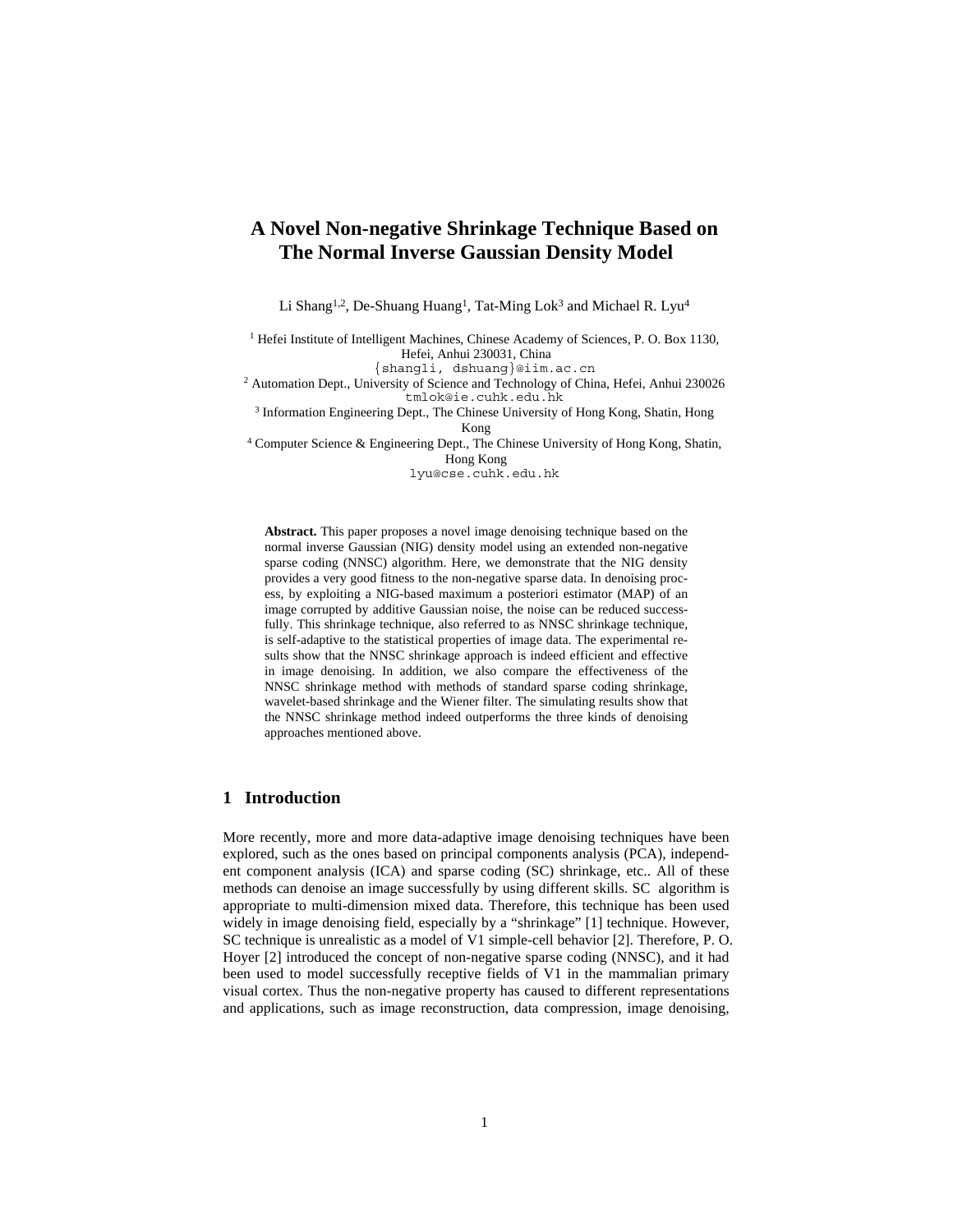pattern recognition, and so on. In fact, the basic principle of sparse coding shrinkage is very simple. Small amplitude values, which are thought to originate from zerovalued components influenced by noise, are suppressed while large values are preserved. Generally speaking, it is very necessary for this technique to perform a parameterized probability density function (pdf) estimate for sparse components in the transform domain. It is well known that the Laplacian density is a classical sparse density with one-parameter [1], but, it cannot be used to model different degrees of kurtosis for a given variance. In addition, the other sparse models proposed by Hyvärinen in [1], referred to as mildly sparse and strongly sparse models, are also twoparameter, zero mean and symmetric models. The parameters are related to the second order moment, the expected absolute value, and the peak value of the density. However, a proper statistical model should be flexible enough to provide a good fitness to the data by modeling various degrees of sparseness, and taking into account a possible skewness. In addition, it should be possible for ones to estimate the model parameters readily from the noisy observation. So, in this paper, we exploit the recent normal inverse Gaussian (NIG) density, which is four-parameter model [2], to model the non-negative sparse components. The NIG density has the flexibility that makes it capable of satisfying the above requirements. In addition, we can use very fast cumulant based estimators to estimate the four parameters of the density [1]. In the symmetric case, this method can model data ranging from zero normalized kurtosis, i.e., the Gaussian distribution, to any positive valued kurtosis. Referring to the model of NNSC introduced by P. O. Hoyer's [2], we propose an extended NNSC algorithm based on the model of NIG density. In particular, using a maximum a posteriori (MAP) estimator (i.e. a shrinkage operator), we can denoise a noisy image successfully, which is sparsely coded and contaminated by additive Gaussian noise.

# **2 The Normal Inverse Gaussian Density (NIG) Model**

The NIG density is a variance-mean mixture of a Gaussian density with an inverse Gaussian. A stochastic variable *u* can be said to be normal inverse Gaussian if it has a probability density of the following form [2]:

$$
p(u) = \frac{\alpha \delta}{\pi} \cdot \frac{\exp[m(u)]}{q(u)} K_1[\alpha q(u)] \tag{1}
$$

where  $K_1(u)$  is the modified Bessel function of the second kind with index 1 and subject to the constrain of  $|u \rightarrow \infty|$ , and is defined as:

$$
K_1(u) = \sqrt{\frac{\pi}{2u}} \cdot \exp(-u) \tag{2}
$$

as well as,  $m(u)$  and  $q(u)$  are respectively defined as:

$$
m(u) = \delta \sqrt{\alpha^2 - \beta^2} + \beta(u - \mu) . \tag{3}
$$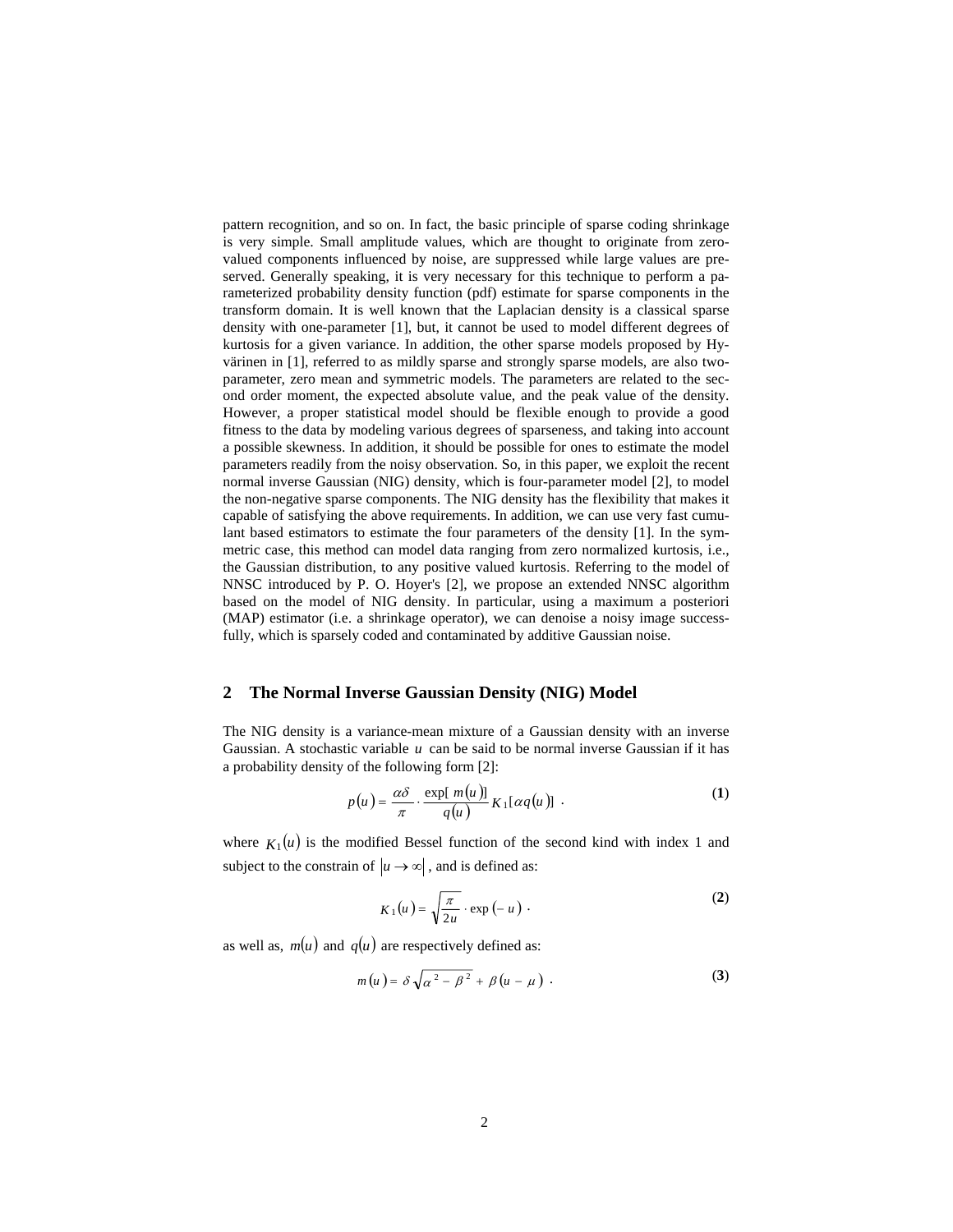$$
q(u) = \sqrt{(u-\mu)^2 + \delta^2} \tag{4}
$$

subject to the constrains:  $0 \le |\beta| < \alpha$ ,  $\delta > 0$ , and  $-\infty < \mu < \infty$ .

According to the definition in Eqn. (1), the shape of the NIG density is specified by the four-parameter vector  $[\alpha, \beta, \mu, \delta]^T$ . The  $\alpha$  – parameter controls the steepness or pointiness of the density. A larger value of the parameter  $\alpha$  implies lighter tails. The rightmost panel in Fig. 1 shows the dependency on  $\alpha$  for  $\beta = \mu = 0$ , and  $\delta = 1$ . Distinctly, it is easy to see that the tails become heavier and heavier as the value of  $\alpha$  decreases greatly. The  $\beta$  – parameter controls the skewness. For  $\beta$  < 0, the density is skewed to the left, for  $\beta > 0$ , the density is skewed to the right, while  $\beta = 0$  implies a symmetric density (see the left panel in Fig. 1) around  $\mu$ , which is a centrality parameter. The right panel in Fig. 1 also shows the dependency on the parameter  $\beta$ . It can be noted that the skewness increases as  $\beta$  increases. Lastly, the  $\delta$  – parameter is a scale-like parameter in the sense that the rescaled parameters  $\alpha \rightarrow \alpha \delta$ , and  $\beta \rightarrow \beta \delta$  are invariant under location-scale changes of  $\mu$ .



**Fig. 1.** NIG density (logarithmic scale) for different values of  $\alpha$  and  $\beta$ . Left:  $\alpha$  varies, and  $\beta = \mu = 0$ ,  $\delta = 1$ . Right:  $\beta$  varies, and  $\alpha = 7$ ,  $\mu = 0$ ,  $\delta = 1$ 

In [3], for the NIG parameter, Hanssen and Øigård derived a cumulant-based estimator. By estimating the first four lowest cumulants  $k^{(1)}$ ,  $k^{(2)}$ ,  $k^{(3)}$ , and  $k^{(4)}$  from the sample data, and using the first cumulants to estimate the skewness  $r_3 = k^{(3)} / \left[ k^{(2)} \right]^3$  and normalized kurtosis  $r_4 = k^{(4)} / \left[ k^{(2)} \right]^2$ , we can obtain the auxiliary variables:

$$
\zeta = 3 \left( r_4 \frac{4}{3} r_3^2 \right)^{-1}, \ \rho = \frac{r_3}{3} \sqrt{\zeta} \quad . \tag{5}
$$

Thereafter, the parameter estimators can easily be derived as follows [3]:

$$
\delta = \sqrt{k^{(2)}\zeta(1-\rho^2)} \; , \; \alpha = \frac{\zeta}{\delta\sqrt{1-\rho^2}} \; , \; \beta = \alpha\rho \; , \; \mu = k^{(1)} - \rho\sqrt{k^{(2)}\zeta} \; . \tag{6}
$$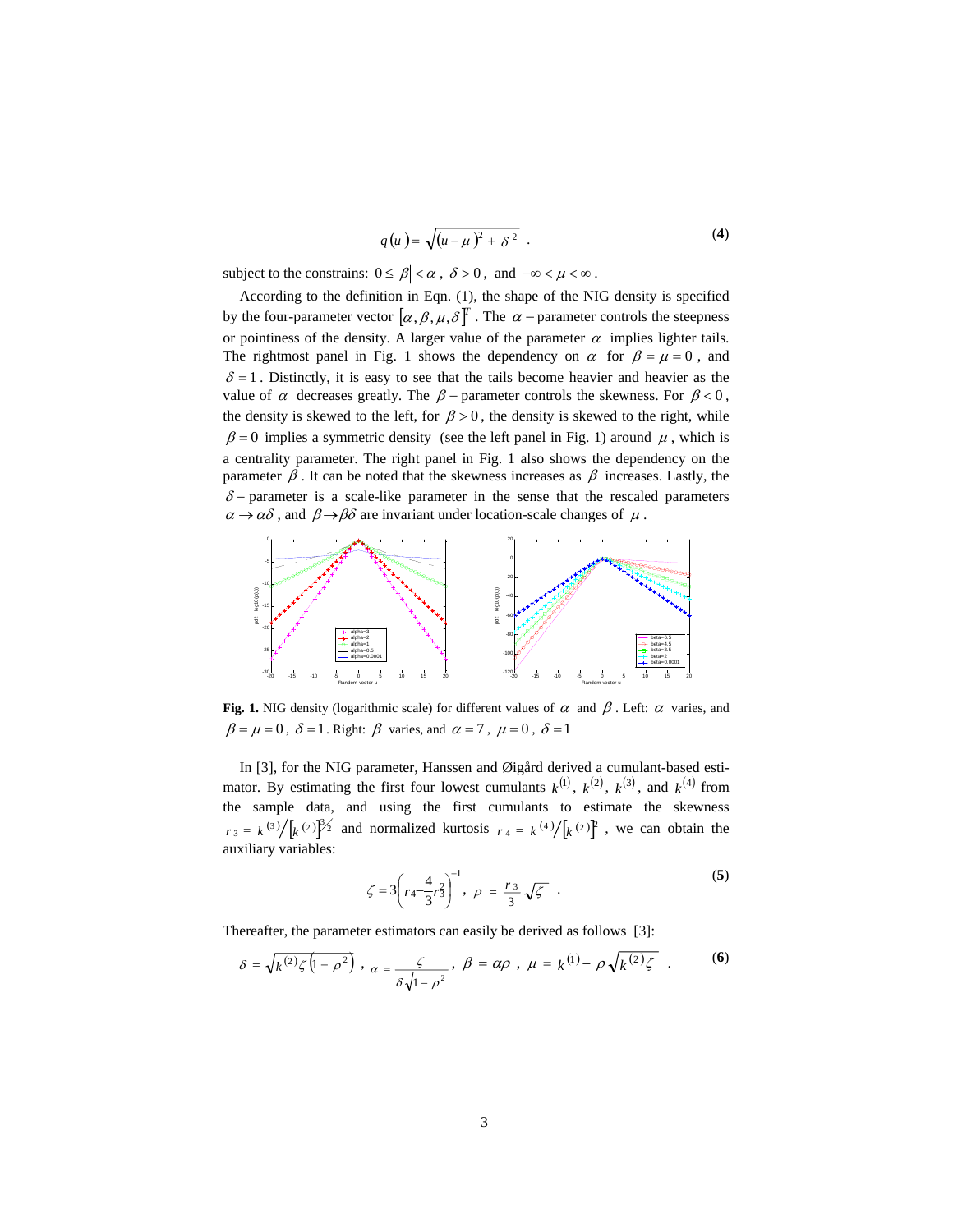## **3 The Extended NNSC Model And Algorithm**

### **3.1 Modeling NNSC of Natural Images**

Any natural image can be modeled as a linear superposition of some features *ai* :

$$
x = \sum_{i=1}^{m} a_i s_i + n \quad . \tag{7}
$$

where *x* denotes the natural image data,  $a_i$  are called basis vectors,  $s_i$  are mutually independent sparse variables, and *n* is Gaussian noise. The image model of NNSC is the same as that shown in Eqn. (7). The significant point is here that the input matrix *X* , basis vectors *A* and latent sparse coefficients *S* are non-negative in NNSC model. The fact that each unit  $s_i$  is either positively or negatively active means that every feature contributes to representing the stimuli of opposing polarity. This poses a contrast to the behavior of simple-cells in V1. Furthermore, V1 receives the visual data from the lateral geniculate nucleus (LGN) in the form of separated ON-channel and OFF-channel, and each channel's input data are positive.

#### **3.2 The Cost Function and Updating Rules of NNSC**

On the basis of the Hoyer's NNSC model [2], we propose an extended NNSC model. Here, we also use the minimum reconstruction error and the sparseness like Hoyer, but the prior distribution of the receptive field and the sparse shape of hidden components are also considered. Then, the cost function can be constructed as:

$$
J(A, S) = \frac{1}{2} \sum_{x,y} \left[ X(x, y) - \sum_{i} a_i(x, y) s_i \right]^2 + \lambda \sum_{i} f\left(\frac{s_i}{\sigma_i}\right) + \eta \sum_{i} a_i^T a_i \tag{8}
$$

subject to the constraints:  $X(x, y) \ge 0$ ,  $\lambda > 0$ ,  $\eta > 0$ ,  $\forall i : a_i \ge 0$ ,  $s_i \ge 0$ , and  $||a_i|| = 1$ . Where  $\sigma_i^2 = \langle s_i^2 \rangle$ ,  $X(x, y)$  denotes an image,  $a_i$  and  $s_i$  denotes respectively the *ith* column of *A* and the *ith* row of *S*,  $\lambda$  is the tradeoff between sparseness and accurate reconstruction, and  $\eta$  has to do with the variance of the prior distribution of  $a_i$ . Here, the sparse measure function  $f(.)$  is chosen as the form of the NIG density, as shown in Eqn. (1) (see Section 2). According to the estimations of the four-parameter vector  $[\alpha, \beta, \delta, \mu]^T$ , the function  $f(\cdot)$  can be selected as definite function.

According to Eqn. (11), we can obtain the derivatives of  $\dot{a}_i$  and  $\dot{s}_i$ , shown as follows:

$$
\dot{s}_i = a_i^T(x, y) \left[ X(x, y) - \sum_{i=1}^n a_i(x, y) s_i \right] - \frac{\lambda}{\sigma_i} f' \left( \frac{s_i}{\sigma_i} \right) = a_i^T e - \frac{\lambda}{\sigma_i} f' \left( \frac{s_i}{\sigma_i} \right) .
$$
 (9)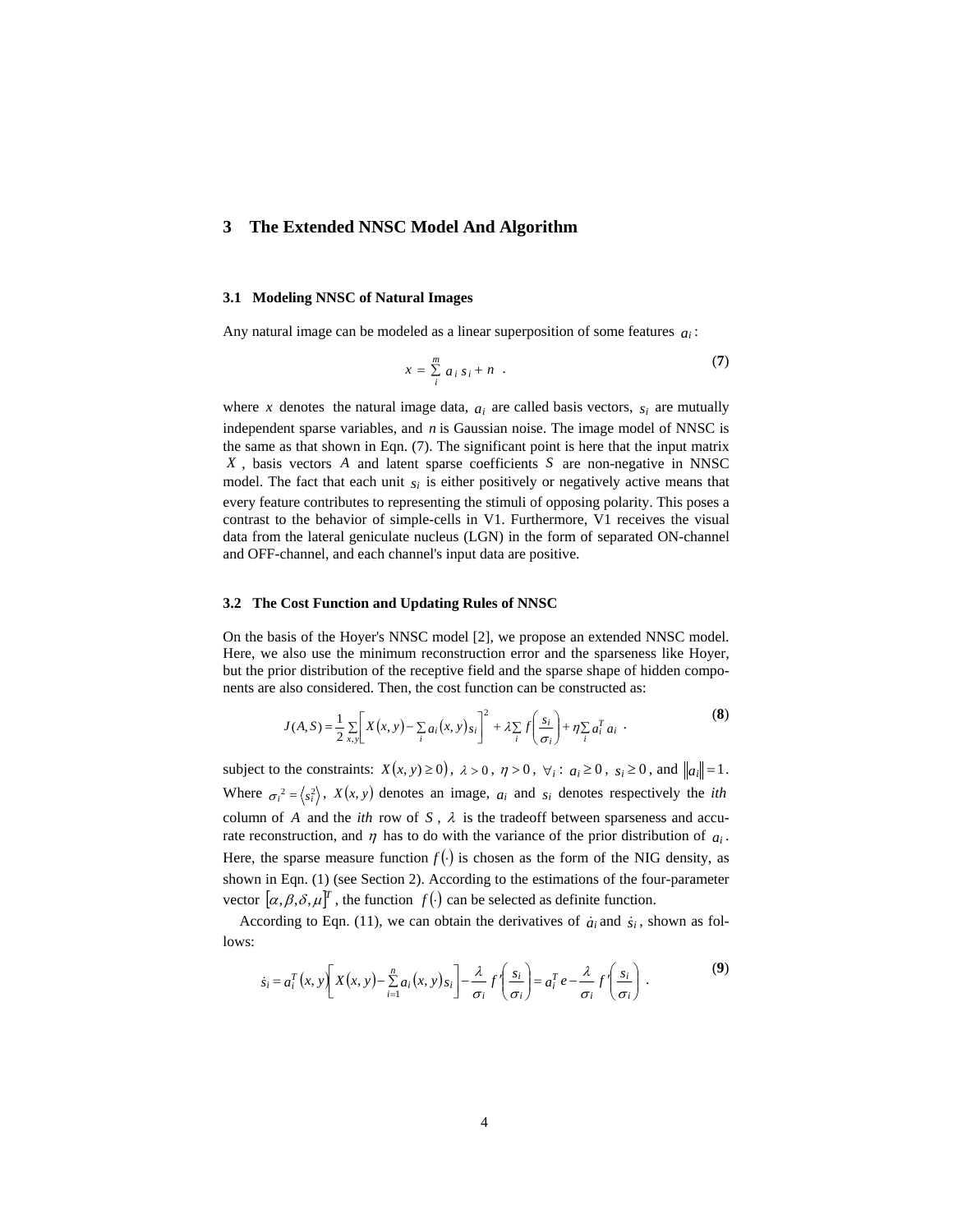$$
\dot{a}_i = \left[ X(x, y) - \sum_{i=1}^n a_i (x, y) s_i \right] s_i^T - \gamma a_i (x, y) = e s_i^T - \gamma a_i . \tag{10}
$$

where  $\sigma_i = \sqrt{\langle s_i^2 \rangle}$ ,  $e = X - AS$  is the residual error between the original image and the reconstructed image of this model. In experiment, we exploited conjugate gradient algorithm to update basis vectors *A* and Eqn. (9) to update *S* .

### **4 The Denoising Algorithm of NNSC Shrinkage**

#### **4.1 MAP Estimator and NIG Shrinkage Function**

Now considering a single noisy component denoted by *y* , which can be written as:

$$
y = s + v \tag{11}
$$

where  $v \sim N(0, \sigma^2)$ , *s* is the original non-Gaussian random variable, and *v* is the Gaussian noise of zero mean and variance  $\sigma^2$ . We want to estimate the original *s* given *y* by  $\hat{s} = g(y)$ . Denoting by  $p(s)$  the density of *s*, and by  $f(\hat{s}) = -\ln p(\hat{s})$ the negative log-density of  $\hat{s}$ . For an unimodal, differentiable posteriori density,  $\hat{s}$ can be obtained by solving the following equation:

$$
\frac{\hat{s} - y}{\sigma^2} + f'(\hat{s}) = 0 \tag{12}
$$

where  $f(\hat{s})$  is assumed to be convex and differentiable, and  $f'(\hat{s}) = d(f(\hat{s}))/ds$  is the score function of  $\hat{s}$ . Then, the following first-order approximation of the MAP estimator (with respect to noise level) is always possible:

$$
\hat{s}^* = y - \sigma^2 f'(y) \tag{13}
$$

where the problem with this estimator in Eqn. (13) is that the sign of  $\hat{s}^*$  is different from the sign of *y* even for symmetrical zero-mean densities. Such counterintuitive estimates are possible because  $f'(\cdot)$  is often discontinuous or even singular at 0, which implies that the first-order approximation is quite inaccurate near 0. To alleviate this problem of "overshrinkage", the following approximation to the MAP estimator of a nongaussian random variable corrupted by Gaussian noise may be applied:

$$
\hat{s} = g(y) = sign(y) \max(0, |y| - \sigma^2 |f'(y)|) . \tag{14}
$$

According to the NIG density model (see Eqn. (1)), the score function of the NIG density is found to be the following formula: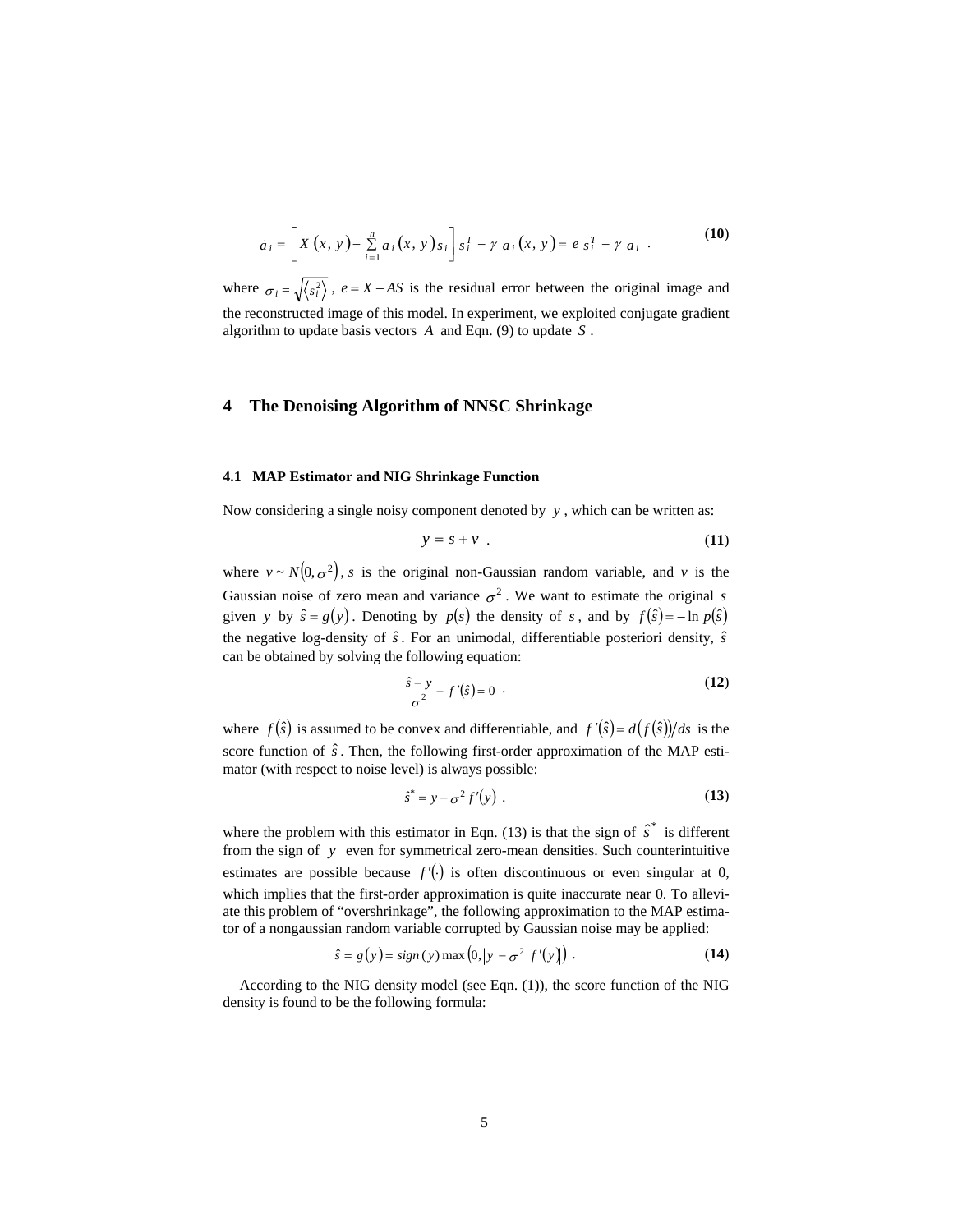$$
f'_{NIG}(u) = \frac{\alpha (u - \mu)}{q(u)} \left( \frac{K_0 \left[ \alpha q(u) \right]}{K_1 \left[ \alpha q(u) \right]} + \frac{2}{\alpha q(u)} \right) - \beta \quad . \tag{15}
$$

where  $K_0(\cdot)$  is the Bessel function of the first kind with index 1. And it is clear to see that the form of  $\left|f'\right|_{NIG}(u)$  depends on the four-parameter vector  $\left[ \alpha,\beta,\delta,\mu\right]^{T}$  estimated by the sample data. In fact, the function in (14) is a shrinkage function that reduces the absolute value of its argument by the score function  $f'(u)$ .

### **4.2 NNSC Shrinkage Rules Based on The NIG Density Model**

The model of NNSC has the same transformation equation as linear sparse coding (SC), i.e.,  $S = WX$ . Here,  $X = (x_1, x_2, ..., x_n)^T$  denotes a *n* − dimensional set of noisefree random vectors,  $S = (s_1, s_2, ..., s_m)^T$  denotes the *m* − dimensional hidden components ( $m \le n$ ), and *W* is the weight matrix with the size of  $m \times n$ . The distinct difference between NNSC and SC is that *X* , *S* and *W* are all non-negative in NNSC, but they are all signed in SC. Each non-negative sparse independent component is input to the cumulant based NIG parameter estimator, which determines a very good fitness of the NIG density of the noise-free components, and we can calculate the corresponding shrinkage function. Here, the NNSC shrinkage algorithm is briefly summarized as follows:

- 1. Using a noise-free set of data *Z* that has the same statistical properties as the *n* − dimensional input data  $\tilde{X}$ , estimate the non-negative feature basis vectors *A*1 by our extended NNSC algorithm. In terms of *A*1 , compute the basis vectors difference of ON-channel minus OFF-channel, denoted by *A* . Thus, the NNSC transformation matrix *W* can be found, which is the inverse or pseudoinverse of *A* , and it should be orthogonalized in practical.
- 2. For every  $i = 1, 2, \dots, m$ , estimate a NIG density model for the non-negative sparse components  $s_i = w_i Z$ , where  $w_i$  is the *ith* row of *W*. Determine the four-parameter vector  $[\alpha, \beta, \delta, \mu]^T$  in terms of Eqns. (6) and find the corresponding NIG shrinkage function  $g_i$  according to Eqn. (14).
- 3. Observing a noisy version  $\tilde{X}$ , which has been beforehand centered and normalized in order to make  $\tilde{X}$  have zero-mean and unit variance, compute the projections on the sparsifying basis by the transformation of  $Y = W\tilde{X}$ .
- 4. Appling the shrinkage operator  $g_i$  to every component  $y_i$  of  $Y$ , to obtain  $\hat{s}_i = g_i(y_i)$ , therefore,  $\hat{S} = (\hat{s}_1, \hat{s}_2, \dots, \hat{s}_m)$ .
- 5. Do the inverse transformation to obtain estimates  $\hat{X}$  of the noise-free data  $X \text{ . i.e., } \hat{X} = W^{-1} \hat{S} = W^T \hat{S}$ .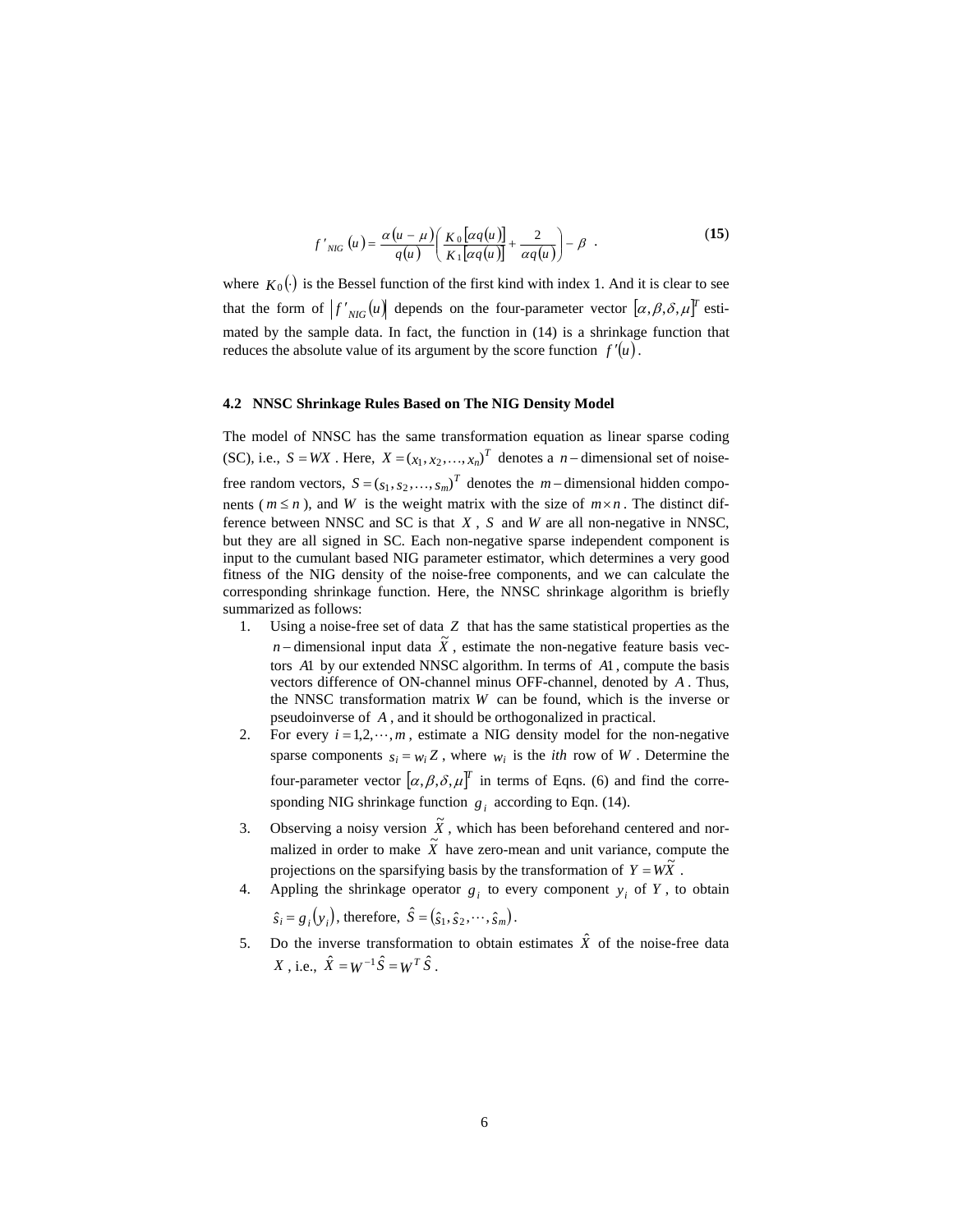### **5 Experimental Results**

#### **5.1 Application to Natural Image Data**

All test images used in our experiment can be available on the Internet *http:// www.cis.hut.fi/projects/ica/data/images*. Firstly, selecting randomly 10 noise-free natural images with 256×512\_pixels. Then, we sampled patches of 8×8\_pixels 10000 times from each original image, and converted every patch into one column. Thus, the input data set  $X$  with the size of  $64\times100000$  is acquired. Considering the nonnegativity, we separate *X* into ON-channel and OFF-channel, denoted respectively by *Y* and *Z*. So, the non-negative matrix  $I = (Y; Z)$  with the size of 2×64×100000 is obtained. And then, using the updating rules of *A* and *S* in turn, we minimized the objective function given in Eqn. (8).

#### **5.2 Estimating the NIG density model and Shrinkage Function**

Note that the NIG density is indeed suitable for the super-Gaussian data. For the purpose of illustrating how close the NIG density models the NNSC transformed data for the "grasshopper" image, the first non-negative sparse vector  $s_{1j}$  ( $j = 1,2,\dots,T$ . *T* is the sample number of images patches) was used. The estimated kurtosis of this sparse vector was  $r_4 = 17.11$ , the estimated skewness was  $r_3 = 0.165$ , and the estimated four parameters of the NIG density modeling the underlying probability density function of  $s_{1j}$  were found to be  $\hat{\alpha} = 2.17$ ,  $\hat{\beta} = 0.05$ ,  $\hat{\delta} = 0.081$ , and  $\hat{\mu} = 0.022$ . Furthermore, the NIG density model of  $s_{1j}$  calculated according to Eqn. (1) was:

$$
p(s) = 0.0476 \frac{\exp (F1 - F2)}{F3} \tag{16}
$$

Where *F*1, *F*2 and *F*3 are respectively calculated as:  $F1 = 0.1757 + 0.05(s - 0.022)$ ,  $F2 = 2.17 \left[ (s - 0.022)^2 + 0.0066 \right]^{\frac{1}{2}}$ , and  $F3 = \left[ (s - 0.022)^2 + 0.0066 \right]^{\frac{5}{2}}$ . The resulting NIG density of the shrinked sparse components of  $s_{1j}$  was shown in the left of Fig. 3 in a log-plot (solid line). It has a negligible skewness and is centered close to the origin. For comparison, the NIG density plots of noisy  $s_{1j}$  (the noisy level added is 0.5) and the noise-free  $s_{1i}$  were also shown in Fig. 2. It can be readily seen that the NIG density of the shrinked  $s_{1j}$  approaches highly to that of the noise-free  $s_{1j}$ . The noise has been reduced effectively, and the shrinked components are concentrated around zero to a much higher degree, compared to the noisy components. The shrinkage result also showed indirectly that the estimates  $\hat{X}$  of the given image are very close to the original image data *X* .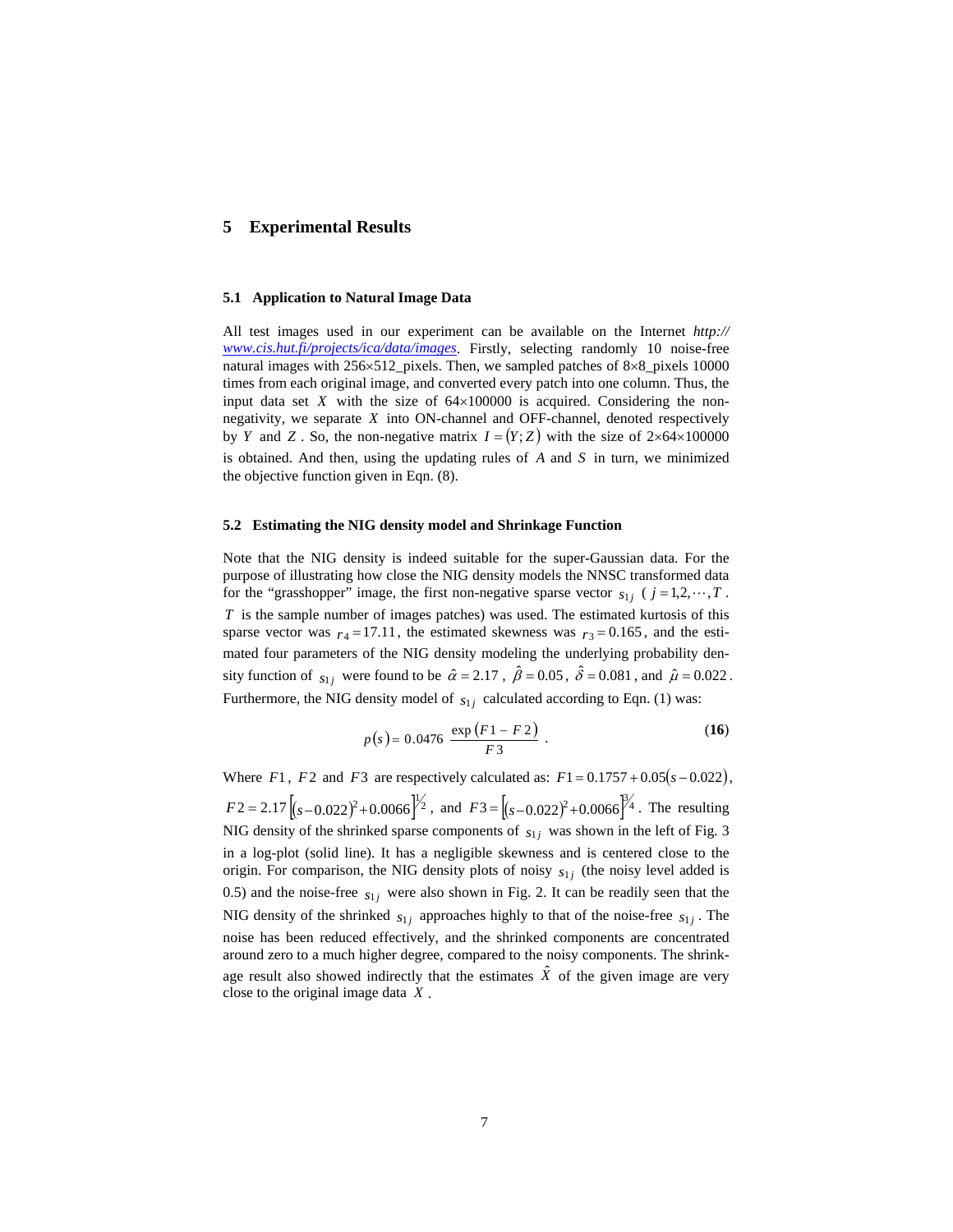

Fig. 2. Results of denoising noisy sparse components of  $s_{1j}$  by the NIG-based NNSC shrinkage function. Left: NIG density corresponding to the given sparse vector  $s_{1j}$ . Dashed: the noise-free  $s_{1j}$ . Dash-dotted: the noisy  $s_{1j}$ . Solid: the shrinked  $s_{1j}$ . Right: the in-out property of the shrinkage function. Solid: NIG shrinkage function. Dashed: Laplace shrinkage function

Based on the NIG pdf calculated in Eqn. (14), the shrinkage function for the noisy sparse components of  $s_{1j}$  can be calculated. It was shown in the right panel in Fig. 2 as the solid non-linearity. For comparison, we assumed that the classical Laplacian density, has modeled the given sparse data. This shrinkage function is given by

$$
p(s) = sign(s) \max(0, |s| - \frac{\sqrt{2} \sigma^2}{d}).
$$
 (17)

where  $d$  is the standard deviation of the density model. In this case, the two shrinkage functions have almost identical thresholds. But the large components are shrinked less by the NIG model than by the Laplacian model. The reason for this is that the estimated NIG density has heavier tails than the estimated Laplacian density.

#### **5.3 The Result of Denoising**

Here, the quality of denoised images is evaluated by the values of normalized SNR, which is defined as follows:

$$
SNR_n = \frac{1}{MN} \frac{\sum_{i=1}^{N} \sum_{j=1}^{M} (X_{ij} - \overline{X}_{ij})^2}{\sum_{i=1}^{N} \sum_{j=1}^{M} (X_{ij} - \hat{X}_{ij})^2}.
$$
 (18)

where *M* and *N* denote the size of the image data, *X* denotes the input image data set,  $\overline{X}$  denotes the mean value of *X* and  $\hat{X}$  denotes the denoised image data. The calculated  $SNR_n$  value of the denoised image is 18.9864, and the  $SNR_n$  value of the noisy image is 1.1701. Clearly, the  $SNR_n$  value of the former is larger than that of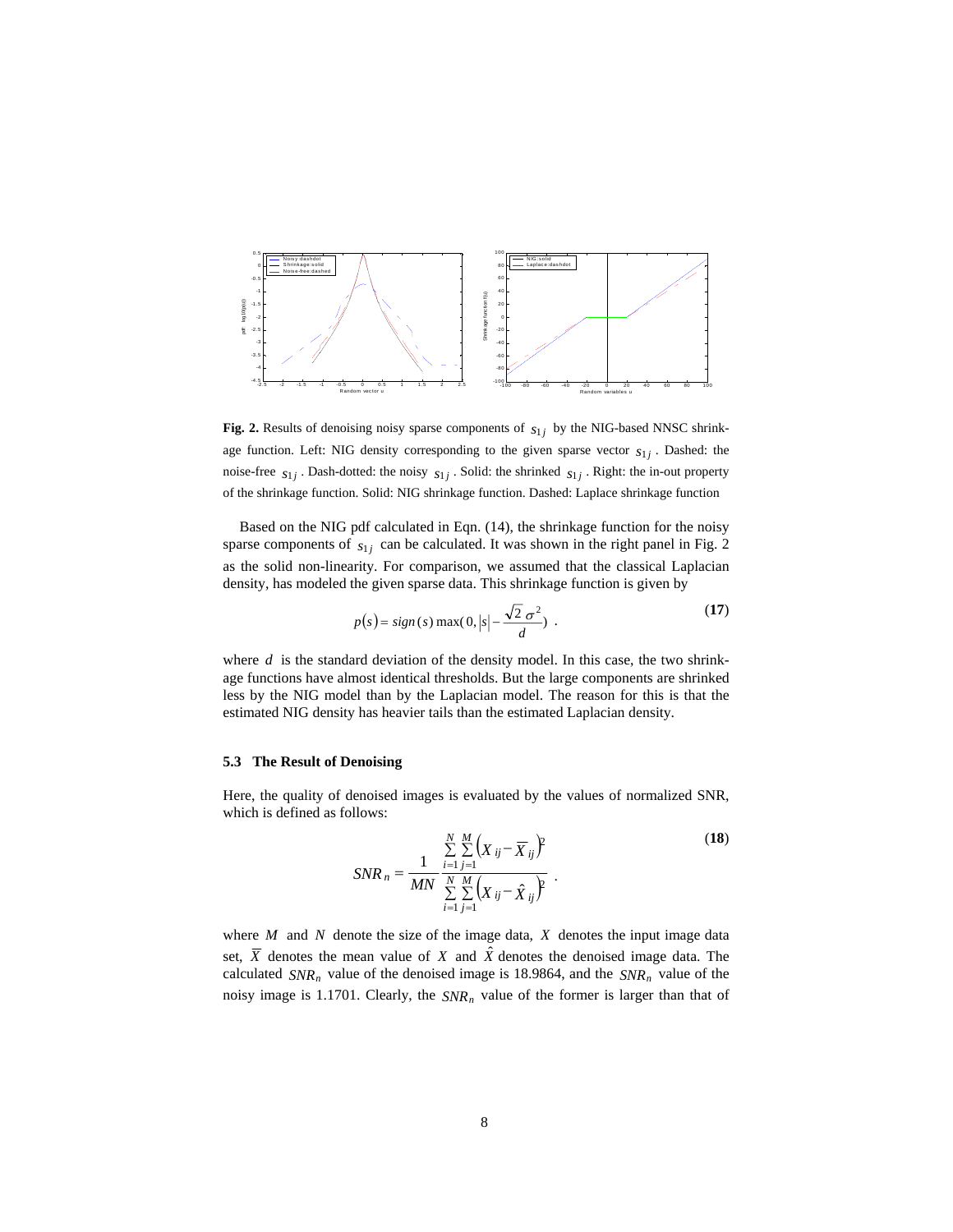the later, which indicates that the visual effect has been enforced greatly and the noise has been effectively reduced. The denoised results of the noisy grashopper image, which were obtained by our algorithm, were shown in the rightmost panel in Fig. 3.



**Fig. 3.** Denoising experiment on the grashopper image with 256×512. Leftmost: the original image; Middle: the noisy image with the noise level:  $\sigma = 0.5$ ; Rightmost: the denoised image obtained by the method of NIG-based NNSC shrinkage



**Fig. 4.** Comparison results of denoising obtained by different denoising algorithms. Leftmost: Wiener filtered; Middle: Wavelet-based soft shrinkage; Rightmost: Sparse coding shrinkage

**Table 1.** Values of normalized SNR obtained by different denoising algorithms

| Algorithm                    |         | $SNR_n$ of denoised $SNR_n$ of the noise |
|------------------------------|---------|------------------------------------------|
|                              | images  | image ( $\sigma$ = 0.5)                  |
| Wiener filter                | 4.7728  |                                          |
| Wavelet-based soft shrinkage | 5.6533  | 1.1701                                   |
| Sparse coding shrinkage      | 11.3024 |                                          |
| NIG-based NNSC shrinkage     | 18.9864 |                                          |

Furthermore, we compared our algorithm with other denoising methods: the usual Wiener filter, the wavelet-based soft shrinkage, and the standard SC shrinkage. As a result, the denoised images and the values of corresponding normalized SNR were respectively shown in Fig. 4 and Table 1. According to the experimental results, it can be concluded that our NIG-based NNSC shrinkage method is the best denoiser than other denoising methods considered here. The Wiener filter is the worst denoiser, and the wavelet-based soft shrinkage method is better than the Wiener filter but worse than the SC shrinkage algorithm. Moreover, it can be also very easily to tell the denoised effects of the different methods with naked eyes only.